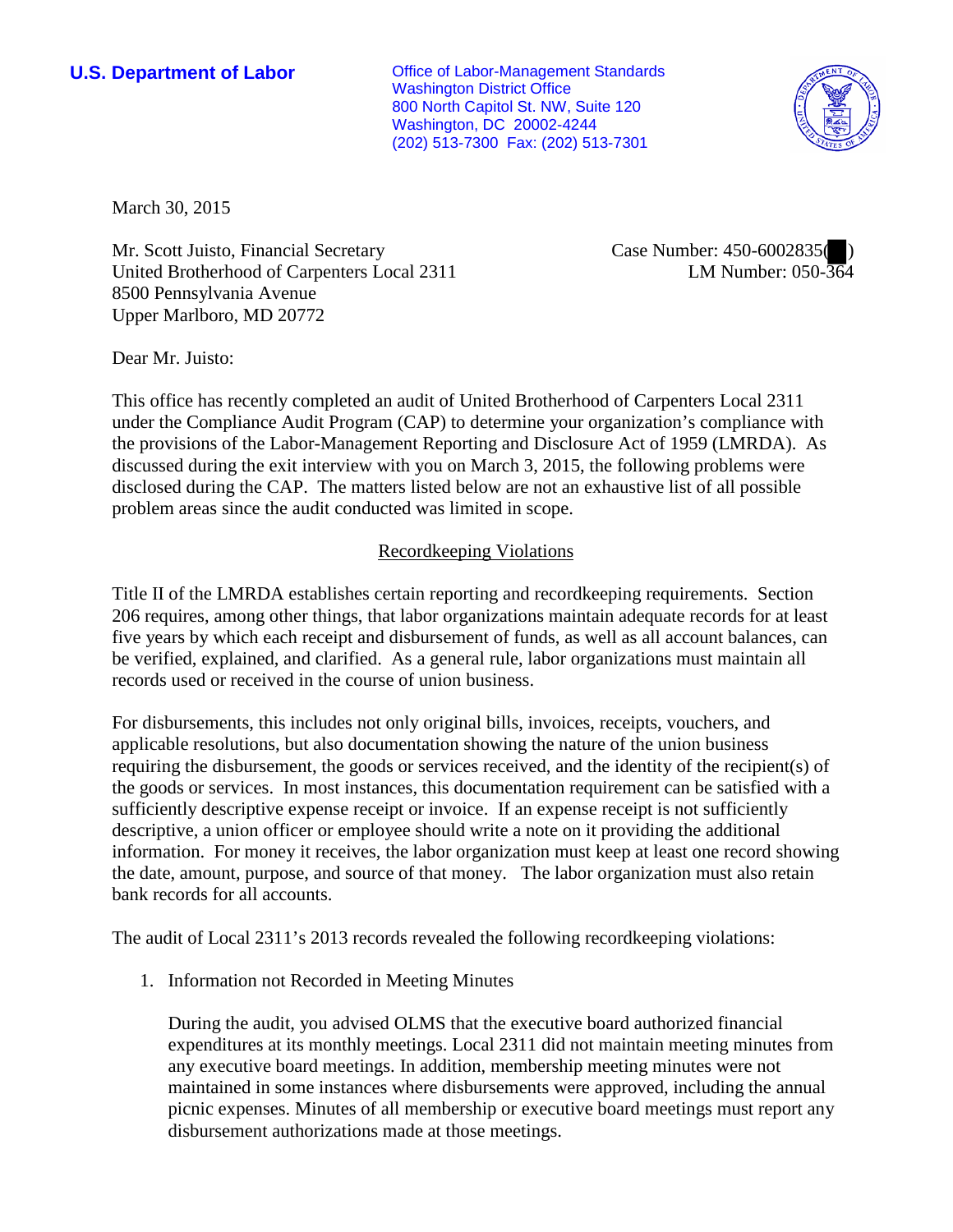Mr. Scott Juisto March 30, 2015 Page 2 of 4

2. Lack of Salary Authorization

Local 2311 did not maintain records to verify that the salaries reported in Schedule 11, Column D (Gross Salary Disbursements) and the allowances reported in Schedule 11, Column E (Allowances Disbursed) of the LM-2 were the authorized amounts and therefore correctly reported. The union must keep a record, such as meeting minutes, to show the current salaries and allowances authorized by the entity or individual in the union with the authority to establish salaries and allowances.

3. Failure to Maintain and Record Receipts

Local 2311 failed to retain some deposit slips. In addition, Local 2311 did not adequately record information in its records regarding income received during the year. Union receipt records must include an adequate identification of all money the union receives. The records should show the date and amount received, and the source of the money. The labor organization must also retain all deposit slips.

4. Disposition of Property

Local 2311 did not maintain an inventory of hats, shirts, and other property it purchased, sold, or gave away. The union must report the value of any union property on hand at the beginning and end of each year in Item 28 (Other Assets) of the LM-2. The union must retain an inventory or similar record of property on hand to verify, clarify, and explain the information that must be reported in Item 28. The union must record in at least one record the date and the amount received from each sale of the union hats, shirts, and other items and the source of those funds.

The Local 2311 records also did not include anything to show who received items like the Kindle tablet and the gift cards that were given away at the union picnic. The union must record the recipient of these items in at least one union record.

5. Credit Card Expenses

Local 2311 did not retain adequate documentation for credit card expenses incurred by union officers. For example, the union did not retain hotel receipts related to the Pile Drivers Convention or several receipts for items for the union's annual picnic. In addition, the union retained the credit card receipt but not the itemized receipt for several other credit card expenses incurred by union officers.

As noted above, Local 2311 must retain all original receipts, bills, and vouchers for all disbursements. The president and treasurer (or corresponding principal officers), who are required to sign your union's LM report, are responsible for properly maintaining union records.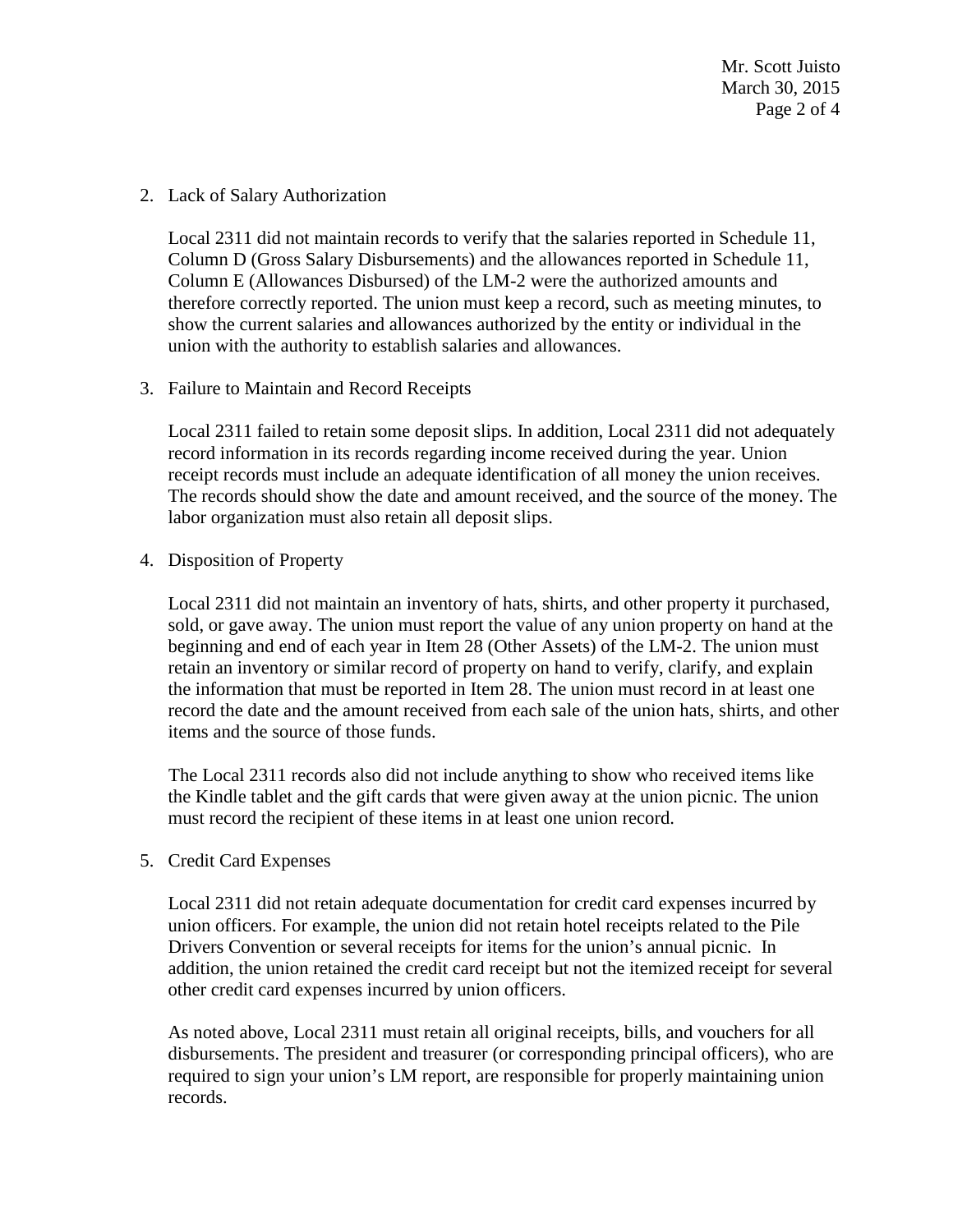Based on your assurance that Local 2311 will retain adequate documentation in the future, OLMS will take no further enforcement action at this time regarding the above violations.

## Reporting Violations

The audit disclosed a violation of LMRDA Section 201(b), which requires labor organizations to file annual financial reports accurately disclosing their financial condition and operations. The Labor Organization Annual Report, Form LM-2, filed by Local 2311 for the fiscal year ended June 30, 2013, was deficient in the following areas:

1. Officer Disbursements not Properly Reported

Local 2311 did not properly report some payments to officers in the proper columns on Schedule 11 (All Officers and Disbursements to Officers). Per diem received by officers for travel should be reported in Column F (Disbursements for Official Business) of Schedule 11. In addition, the audit revealed that the financial secretary receives a monthly expense allowance. This allowance should be reported in Column E (Allowances Disbursed).

The union must report in Column F of Schedules 11 and 12 (Disbursements for Official Business) direct disbursements to officers and employees for reimbursement of expenses they incurred while conducting union business. In addition, the union must report in Column F of Schedules 11 and 12 indirect disbursements made to another party (such as a credit card company) for business expenses union personnel incur. However, the union must report in Schedules 15 through 19 indirect disbursements for business expenses union personnel incur for transportation by public carrier (such as an airline) and for temporary lodging expenses while traveling on union business. The union must report in Column G (Other Disbursements) of Schedules 11 and 12 any direct or indirect disbursements to union personnel for expenses not necessary for conducting union business.

2. Item 15 - Acquire/Dispose of Property

Item 15 (During the reporting period did your organization acquire or dispose of any assets in any manner other than by purchase or sale?) should have been answered, "Yes," because the union gave away t-shirts, gift cards, and a Kindle tablet during the year. The union must identify the type and value of any property received or given away in the additional information section of the LM report along with the identity of the recipient(s) or donor(s) of such property. The union does not have to itemize every recipient of such giveaway by name. The union can describe the recipients by broad categories if appropriate such as "members" or "new retirees". In addition, the cost, book value, and trade-in allowance for assets that were traded in must be reported.

3. Failure to File Constitution and Bylaws